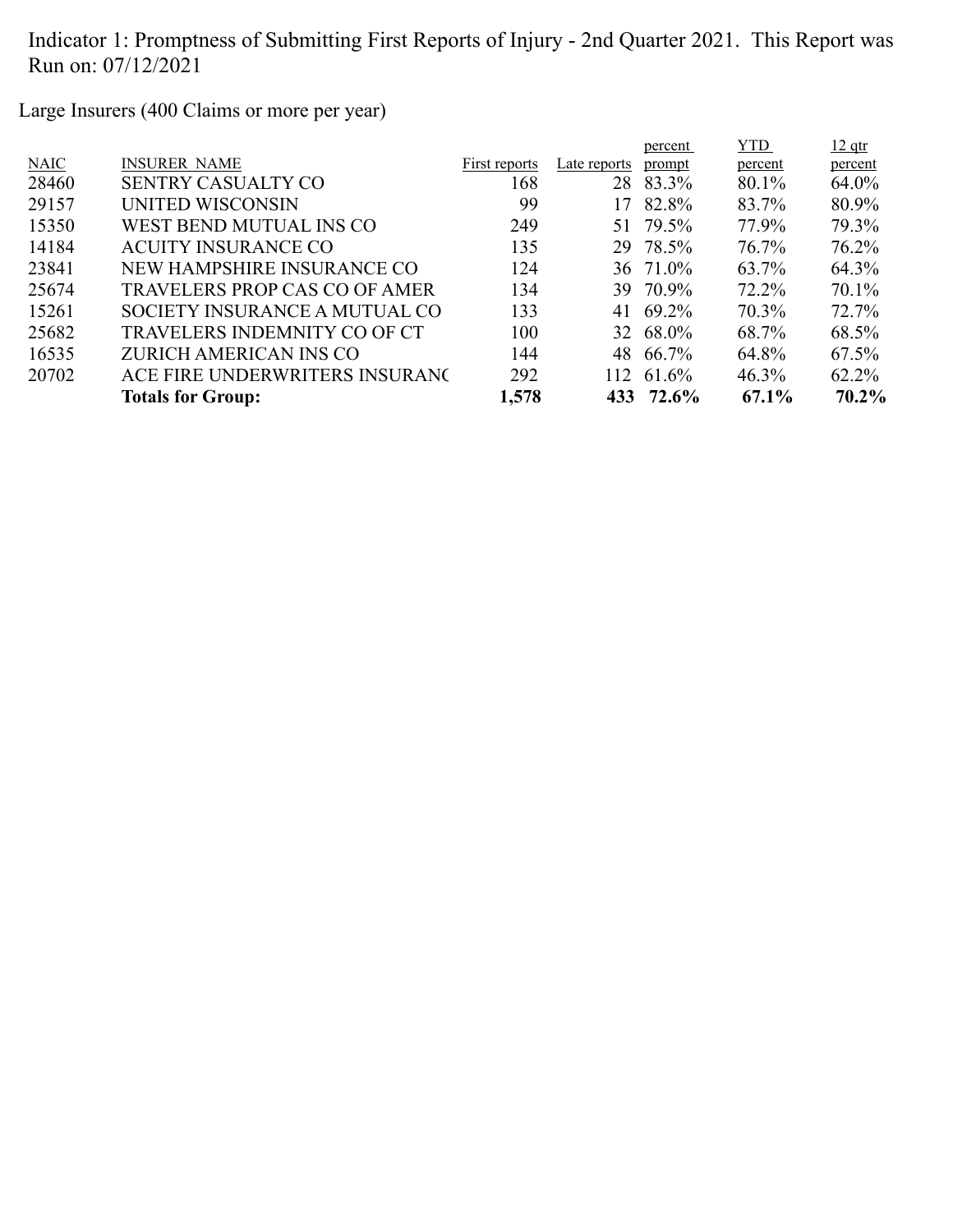Medium Size Insurers (65 - 399 Claims or more per year)

|             |                                       |               |              | percent    | <b>YTD</b> | $12$ qtr |
|-------------|---------------------------------------|---------------|--------------|------------|------------|----------|
| <b>NAIC</b> | <b>INSURER NAME</b>                   | First reports | Late reports | prompt     | percent    | percent  |
| 11374       | <b>SFM MUTUAL INS CO</b>              | 65            | 9            | 86.2%      | 87.1%      | 85.1%    |
| 22543       | <b>SECURA INSURANCE COMPANY</b>       | 103           | 11           | 89.3%      | 86.4%      | 83.3%    |
| SI          | <b>DEPT OF ADMINISTRATION</b>         | 79            | 13           | 83.5%      | 83.4%      | 82.1%    |
| 10166       | ACCIDENT FUND INS CO OF AMERICA       | 103           | 19           | 81.6%      | 83.3%      | 82.4%    |
| 13935       | FEDERATED MUTUAL INS CO               | 23            | 3            | 87.0%      | 83.0%      | 88.7%    |
| 15377       | WESTERN NATIONAL MUTUAL INS CO        | 18            | 4            | 77.8%      | 82.9%      | 80.0%    |
| 21407       | <b>EMCASCO INSURANCE CO</b>           | 77            | 12           | 84.4%      | 82.2%      | 78.3%    |
| 14176       | HASTINGS MUTUAL INS CO                | 30            | 4            | 86.7%      | 81.8%      | 80.7%    |
| 11527       | LEAGUE OF WIS MUNICIPALITIES MU       | 29            | 5            | 82.8%      | 80.9%      | 82.8%    |
| 26832       | <b>GREAT AMERICAN ALLIANCE INS CO</b> | 37            | $\tau$       | 81.1%      | 80.5%      | 77.5%    |
| 10351       | FIRST DAKOTA INDEMNITY COMPANY        | 17            | 7            | 58.8%      | 80.0%      | 84.0%    |
| 24988       | SENTRY INSURANCE COMPANY              | 86            | 18           | 79.1%      | 79.5%      | 62.3%    |
| 21458       | EMPLOYERS INSURANCE CO OF WAU         | 23            |              | 4 82.6%    | 79.2%      | 83.2%    |
| 40142       | <b>AMERICAN ZURICH INS CO</b>         | 108           | 19           | 82.4%      | 78.9%      | 76.9%    |
| SI          | UW-SYSTEM ADMINISTRATION              | 16            | 5            | 68.8%      | 78.0%      | 74.6%    |
| 25402       | <b>EMPLOYERS ASSURANCE CORP</b>       | 21            | 3            | 85.7%      | 77.5%      | 76.3%    |
| 29424       | HARTFORD CASUALTY INS CO              | 20            | 6            | 70.0%      | 76.7%      | 74.5%    |
| 29459       | TWIN CITY FIRE INS CO                 | 70            | 14           | 80.0%      | 75.9%      | 69.6%    |
| 14303       | <b>INTEGRITY INSURANCE CO</b>         | 39            | 8            | 79.5%      | 75.3%      | 76.8%    |
| 33600       | <b>L M INSURANCE CORP</b>             | 54            | 11           | 79.6%      | 74.1%      | 71.3%    |
| 12305       | ACCIDENT FUND NATIONAL INS CO         | 29            | 8            | 72.4%      | 74.0%      | 85.9%    |
| 23434       | MIDDLESEX INSURANCE CO                | 40            | 9            | 77.5%      | 73.5%      | 56.0%    |
| 37885       | XL SPECIALTY INSURANCE COMPANY        | 31            | 7            | 77.4%      | 73.0%      | 68.9%    |
| 24147       | OLD REPUBLIC INS CO                   | 72            | 15           | 79.2%      | 72.0%      | 65.2%    |
| 26271       | ERIE INSURANCE EXCHANGE               | 38            | 13           | 65.8%      | 71.4%      | 81.3%    |
| 42404       | <b>LIBERTY INSURANCE CORP</b>         | 50            | 17           | 66.0%      | 70.5%      | 65.7%    |
| 21415       | <b>EMPLOYERS MUTUAL CAS CO</b>        | 51            | 17           | 66.7%      | 68.9%      | 67.4%    |
| 24554       | <b>XL INSURANCE AMERICA INC</b>       | 35            | 12           | 65.7%      | 67.9%      | 70.5%    |
| 19429       | <b>INSURANCE CO OF STATE OF PA</b>    | 28            | 8            | 71.4%      | 67.4%      | 57.4%    |
| 18988       | <b>AUTO OWNERS INS CO</b>             | 24            | 7            | 70.8%      | 65.4%      | 76.1%    |
| SI          | <b>COLUMBIA ST MARY'S INC</b>         | 6             |              | 83.3%      | 65.0%      | 75.2%    |
|             | FRANKENMUTH MUTUAL INS CO             | 13            |              | 4 69.2%    | 63.9%      | 65.3%    |
| 13986       |                                       |               |              |            |            |          |
| SI          | FEDERAL EXPRESS CORPORATION           | 18            |              | 4 77.8%    | 62.2%      | 77.3%    |
| 11150       | <b>ARCH INSURANCE CO</b>              | 23            | 8            | 65.2%      | 61.5%      | 62.6%    |
| 20494       | <b>TRANSPORTATION INS CO</b>          | 11            |              | 4 63.6%    | 60.9%      | 55.0%    |
| 26247       | AMERICAN GUARANTEE & LIABILITY        | 11            | 5            | 54.5%      | 60.0%      | 60.7%    |
| 20397       | VIGILANT INSURANCE CO                 | 19            |              | $7,63.2\%$ | 58.8%      | 62.4%    |
| SI          | <b>CITY OF MADISON</b>                | 20            |              | 10 50.0%   | 56.1%      | 41.2%    |
| 10677       | <b>CINCINNATI INSURANCE CO</b>        | 26            |              | 10 61.5%   | 55.6%      | 72.7%    |
| 22667       | ACE AMERICAN INSURANCE CO             | 6             | $\mathbf{1}$ | 83.3%      | 54.5%      | 55.0%    |
| 15091       | <b>RURAL MUTUAL INS CO</b>            | 47            | 21           | 55.3%      | 50.4%      | 56.7%    |
| 15105       | SAFETY NATIONAL CASUALTY CORP         | 67            |              | 28 58.2%   | 48.9%      | 56.3%    |
| 18767       | CHURCH MUTUAL INSURANCE CO S.I        | 15            | 5            | 66.7%      | 47.4%      | 46.1%    |
| SI          | <b>KWIK TRIP INC</b>                  | 14            | 6            | 57.1%      | 46.4%      | 65.7%    |
| 23817       | <b>ILLINOIS NATIONAL INS CO</b>       | 21            |              | 12 42.9%   | 46.2%      | 71.3%    |
| 31895       | AMERICAN INTERSTATE INS CO            | 16            |              | 10 37.5%   | 42.9%      | 63.6%    |
| SI          | <b>CITY OF MILWAUKEE</b>              | 55            |              | 28 49.1%   | 42.8%      | 41.6%    |
| 12262       | PENN MFRS ASSOCIATION INS CO          | 14            |              | 7 50.0%    | 35.5%      | 39.3%    |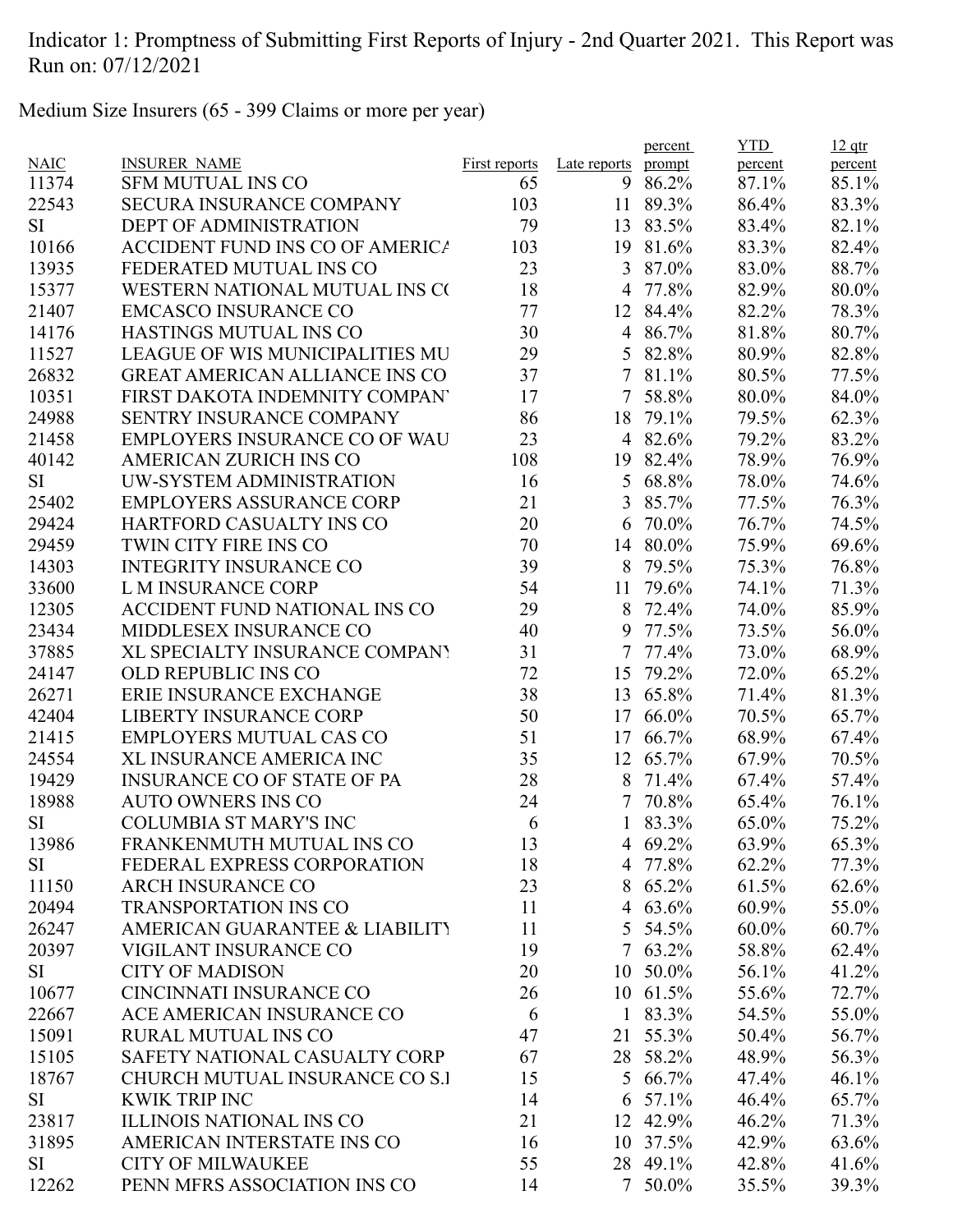Medium Size Insurers (65 - 399 Claims or more per year)

|             | <b>Totals for Group:</b> | 1,818         | 74.4%<br>466           | 71.4%   | $70.4\%$      |
|-------------|--------------------------|---------------|------------------------|---------|---------------|
| <b>NAIC</b> | <b>INSURER NAME</b>      | First reports | Late reports<br>prompt | percent | percent       |
|             |                          |               | percent                |         | <u>12 qtr</u> |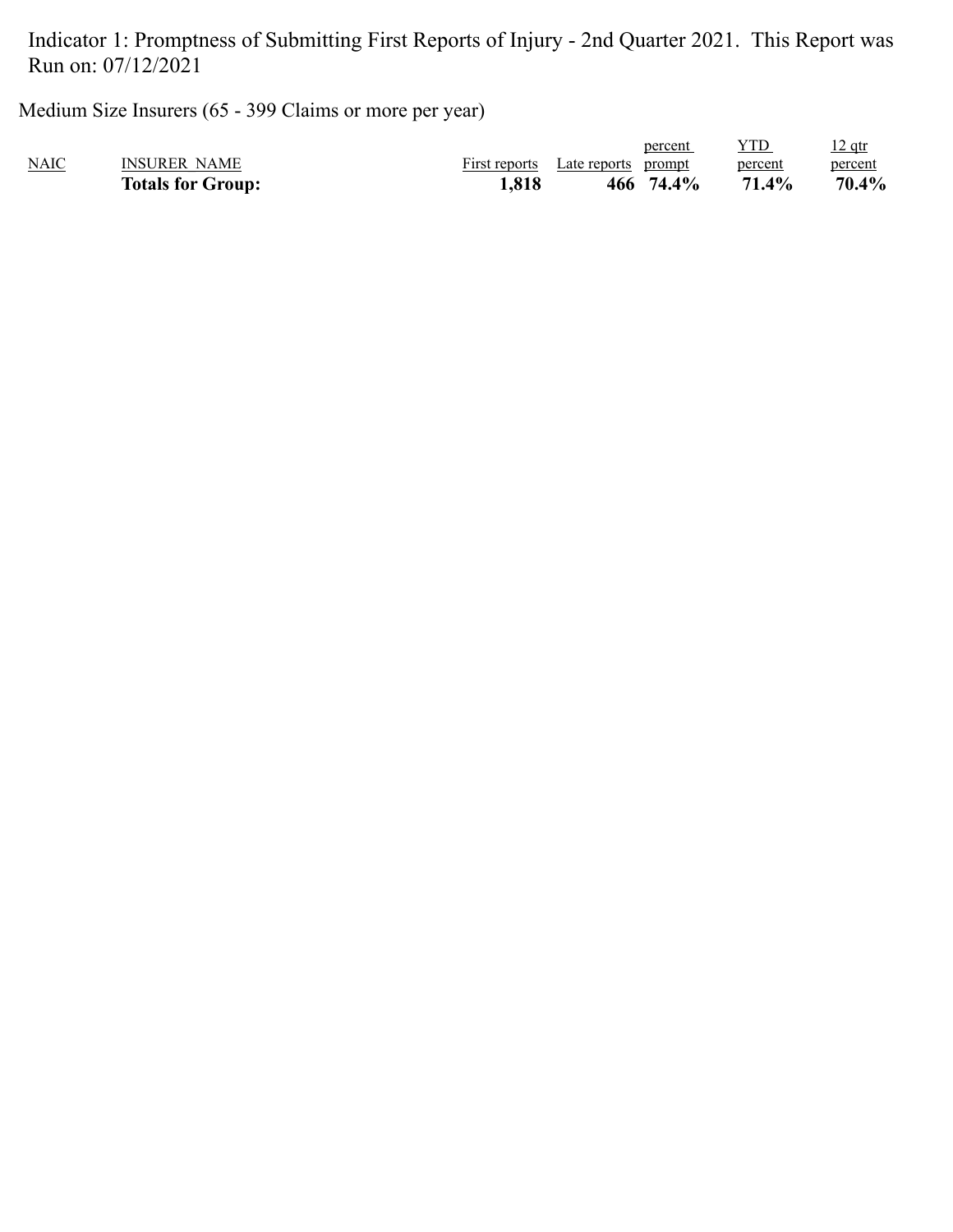Small Size Insurers (Less than 65 Claims per year)

|             |                                            |                  |                  | percent      | <b>YTD</b> | $12$ qtr |
|-------------|--------------------------------------------|------------------|------------------|--------------|------------|----------|
| <b>NAIC</b> | <b>INSURER NAME</b>                        | First reports    | Late reports     | prompt       | percent    | percent  |
| 20109       | <b>BITCO NATIONAL INS CO</b>               | 8                | $\mathbf{0}$     | 100.0%       | 100.0%     | 94.0%    |
| SI          | MAYO CLINIC HEALTH SYS-NW WI RI            | 12               | $\mathbf{0}$     | 100.0%       | 92.0%      | 92.9%    |
| <b>SI</b>   | <b>SCHNEIDER NATIONAL CARRIERS INC</b>     | 6                | $\overline{0}$   | 100.0%       | 100.0%     | 92.2%    |
| <b>SI</b>   | FEDEX FREIGHT INC                          | 10               | 1                | 90.0%        | 86.4%      | 89.0%    |
| 11371       | <b>GREAT WEST CASUALTY CO</b>              | 12               | 1                | 91.7%        | 84.6%      | 87.9%    |
| 19445       | NATIONAL UNION FIRE INS CO OF PIT          | 2                | $\mathbf{1}$     | 50.0%        | 62.5%      | 86.8%    |
| 32700       | <b>OWNERS INS CO</b>                       | 4                | $\overline{0}$   | 100.0%       | 77.8%      | 83.3%    |
| 23574       | MIDWEST FAMILY MUTUAL INS CO               | 9                | 0                | 100.0%       | 100.0%     | 82.7%    |
| 24112       | <b>WESTFIELD INSURANCE CO</b>              | $\overline{4}$   | $\overline{2}$   | 50.0%        | 62.5%      | 82.5%    |
| 33588       | <b>FIRST LIBERTY INS CORP</b>              | 6                |                  | 2 66.7%      | 76.5%      | 82.4%    |
| 24449       | <b>REGENT INSURANCE CO</b>                 | 3                | 0                | 100.0%       | 87.5%      | 81.3%    |
| SI          | MILWAUKEE TRANSPORT SERVICES I             | 5                | $\overline{2}$   | $60.0\%$     | 63.6%      | 81.1%    |
| <b>SI</b>   | <b>USF HOLLAND LLC</b>                     | $\boldsymbol{0}$ | $\boldsymbol{0}$ | $0.0\%$      | $0.0\%$    | 81.0%    |
| 22659       | <b>INDIANA INSURANCE CO</b>                | $\mathbf{1}$     | 1                | $0.0\%$      | 50.0%      | 81.0%    |
| 28223       | NATIONWIDE AGRIBUSINESS INS CO             | 11               | $\overline{0}$   | 100.0%       | 92.6%      | 80.8%    |
| 12304       | <b>ACCIDENT FUND GENERAL INSURAN</b>       | 12               | 4                | 66.7%        | 75.0%      | 80.0%    |
| 23035       | LIBERTY MUTUAL FIRE INS CO                 | 9                | 0                | 100.0%       | 70.6%      | 78.8%    |
| 24830       | <b>CITIES &amp; VILLAGES MUTUAL INS CO</b> | 11               | 2                | 81.8%        | 63.0%      | 76.9%    |
| 26956       | WIS COUNTY MUTUAL INS CORP                 | 12               | 5                | 58.3%        | 69.2%      | 75.9%    |
| 12006       | DISTRICTS MUTL INS & RISK MGMT S           | $\boldsymbol{7}$ | $\overline{2}$   | 71.4%        | 64.3%      | 75.0%    |
| 13021       | UNITED FIRE & CASUALTY CO                  | 7                | 3                | 57.1%        | 80.0%      | 74.8%    |
| <b>SI</b>   | WISCONSIN ELECTRIC POWER COMP.             | 13               |                  | 2 84.6%      | 75.0%      | 73.8%    |
| 27847       | <b>INSURANCE CO OF THE WEST</b>            | 28               | 9                | 67.9%        | 75.0%      | 73.1%    |
| 19275       | AMERICAN FAMILY MUTUAL INS CO              | 7                | 2                | 71.4%        | 67.9%      | 70.7%    |
| SI          | <b>COUNTY OF DANE</b>                      | 3                | 0                | 100.0%       | 76.9%      | 67.7%    |
| 10804       | CONTINENTAL WESTERN INS CO                 | 3                | 0                | 100.0%       | 70.0%      | 67.6%    |
| 13692       | DONEGAL MUTUAL INS CO                      | 21               | 4                | 81.0%        | 72.2%      | 67.6%    |
| 25666       | <b>TRAVELERS INDEMNITY CO OF AMEF</b>      | 19               |                  | 4 78.9%      | 71.4%      | 67.4%    |
| 19259       | <b>SELECTIVE INS CO OF SOUTH CAROL</b>     | 8                |                  | 2 75.0%      | 65.4%      | 67.3%    |
| 25615       | <b>CHARTER OAK FIRE INS CO</b>             | 5                | 1                | 80.0%        | 66.7%      | 67.1%    |
| 10340       | STONINGTON INS CO                          | 6                |                  | 2 66.7%      | 66.7%      | 64.6%    |
| 13331       | MOTORISTS COMMERCIAL MUTUAL                | $\mathbf 1$      |                  | $1\ 0.0\%$   | 33.3%      | 62.4%    |
| 10346       | <b>EMPLOYERS PREFERRED INS CO</b>          | 6                |                  | 3 50.0%      | 50.0%      | 62.0%    |
| SI          | <b>KOHLER CO</b>                           | 14               |                  | 3 78.6%      | 64.5%      | 58.6%    |
| 20427       | AMERICAN CASUALTY CO OF READIT             | $\overline{2}$   |                  | $2\ \ 0.0\%$ | $0.0\%$    |          |
|             |                                            |                  | 5                |              |            | 58.3%    |
| SI          | MILWAUKEE BOARD OF SCHOOL DIR              | 10               |                  | 50.0%        | 42.9%      | 57.5%    |
| 24228       | PEKIN INSURANCE CO                         | 5                |                  | 4 20.0%      | 20.0%      | 57.3%    |
| 20508       | <b>VALLEY FORGE INS CO</b>                 | 7                |                  | 4 42.9%      | 68.0%      | 56.9%    |
| 20281       | FEDERAL INSURANCE CO                       | 13               |                  | 4 69.2%      | 74.1%      | 55.7%    |
| SI          | MADISON METROPOLITAN SCHOOL I              | 7                |                  | 2 71.4%      | 50.0%      | 55.4%    |
| 38318       | STARR INDEMNITY & LIABILITY CON            | 9                |                  | 5 44.4%      | 55.6%      | 55.2%    |
| 12416       | PROTECTIVE INSURANCE CO                    | 8                |                  | 4 50.0%      | 70.6%      | 54.4%    |
| 31534       | CITIZENS INSURANCE CO OF AMERIC            | 15               | 6                | $60.0\%$     | 66.7%      | 53.8%    |
| 19950       | WILSON MUTUAL INS CO                       | $\boldsymbol{0}$ | $\mathbf{0}$     | $0.0\%$      | $0.0\%$    | 51.6%    |
| 27855       | ZURICH AMERICAN INS OF IL                  | $\mathbf{1}$     | $\overline{0}$   | $100.0\%$    | 62.5%      | 51.3%    |
| 23043       | LIBERTY MUTUAL INS CO                      | $\overline{4}$   | 1                | 75.0%        | 75.0%      | 50.6%    |
| <b>SI</b>   | <b>COUNTY OF MILWAUKEE</b>                 | 17               |                  | 5 70.6%      | 56.4%      | 50.0%    |
| <b>SI</b>   | FEDEX GROUND PACKAGE SYSTEM I              | 16               |                  | 9 43.8%      | 44.7%      | 47.5%    |